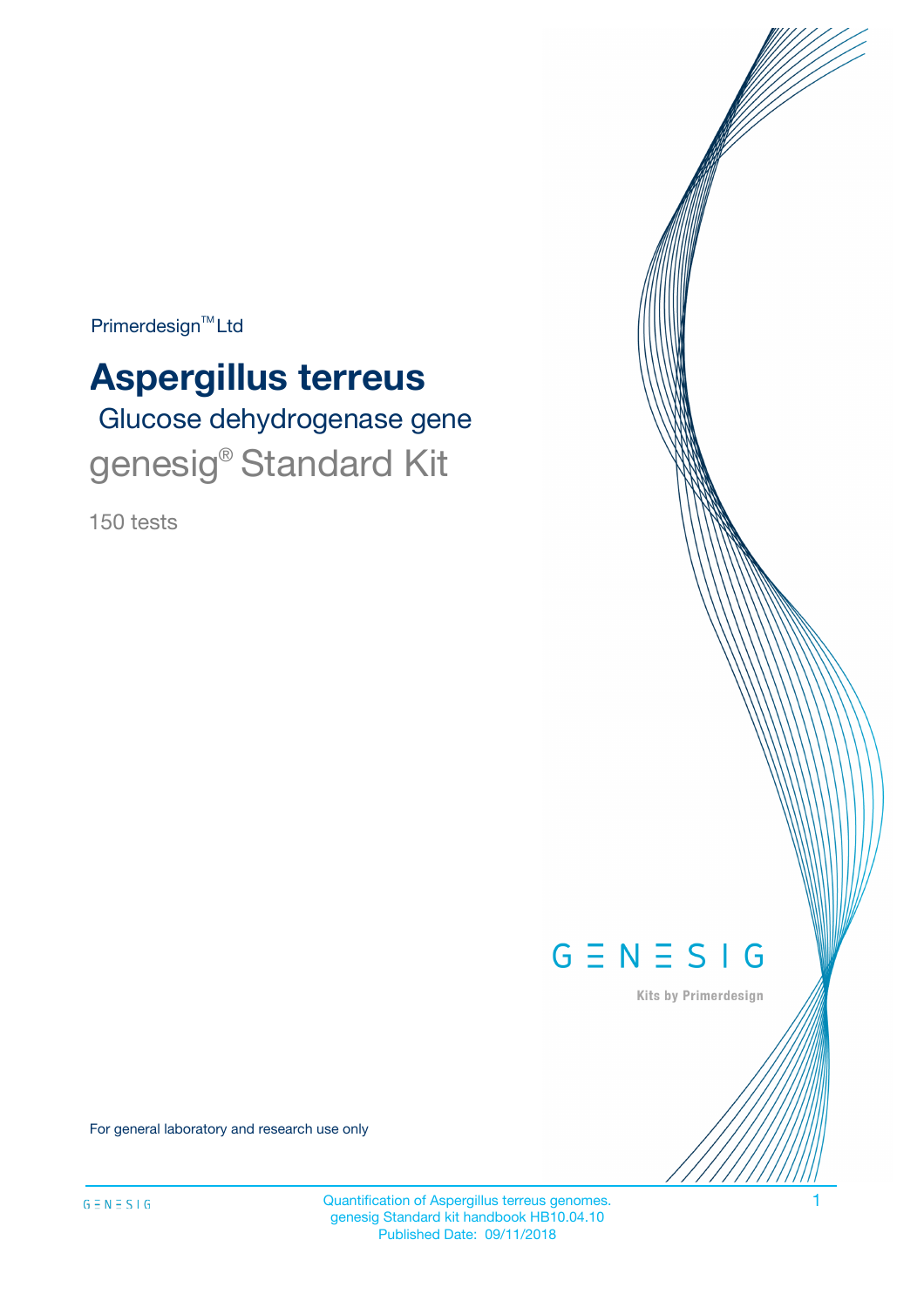## Introduction to Aspergillus terreus

Aspergillus terreus is a filamentous ascomycete fungus with a global distribution, commonly found in soil, compost and dust. It is less common that other species of the Aspergillus genus (eg A.fumigatus) however is often the cause of opportunistic aspergillosis.

A.terreus was originally thought to be asexual however it is now known to be capable of sexual reproduction. The A.terreus genome is approximately 35 Mbp in size and has a 50 -60% GC content. A.terreus has roughly 10,000 protein-coding genes, most of which contain multiple small introns. A.terreus produces characteristic Aspergillus aerial hyphae as well as lateral cells (aleurospores) without conidiophore structures in submerged culture.

Aspergillosis is infection caused by Aspergillus species and results in significant mortality and morbidity worldwide. Infections may be localised to the lungs or spread throughout the body. Invasive aspergillosis as a result of A.terreus infection causes significantly higher mortality than infection with other Aspergillus species.

Fungal infections are typically treated with amphotericin B however A.terreus is universally resistant, this can make treatment challenging.

A.terreus is used in industry to produce itaconic acid, cis-aconitic acid, xylanase and was the original source of lovastatin (a statin drug used to lower cholesterol).

Real-time PCR can be used for fast accurate detection of Aspergillus terreus.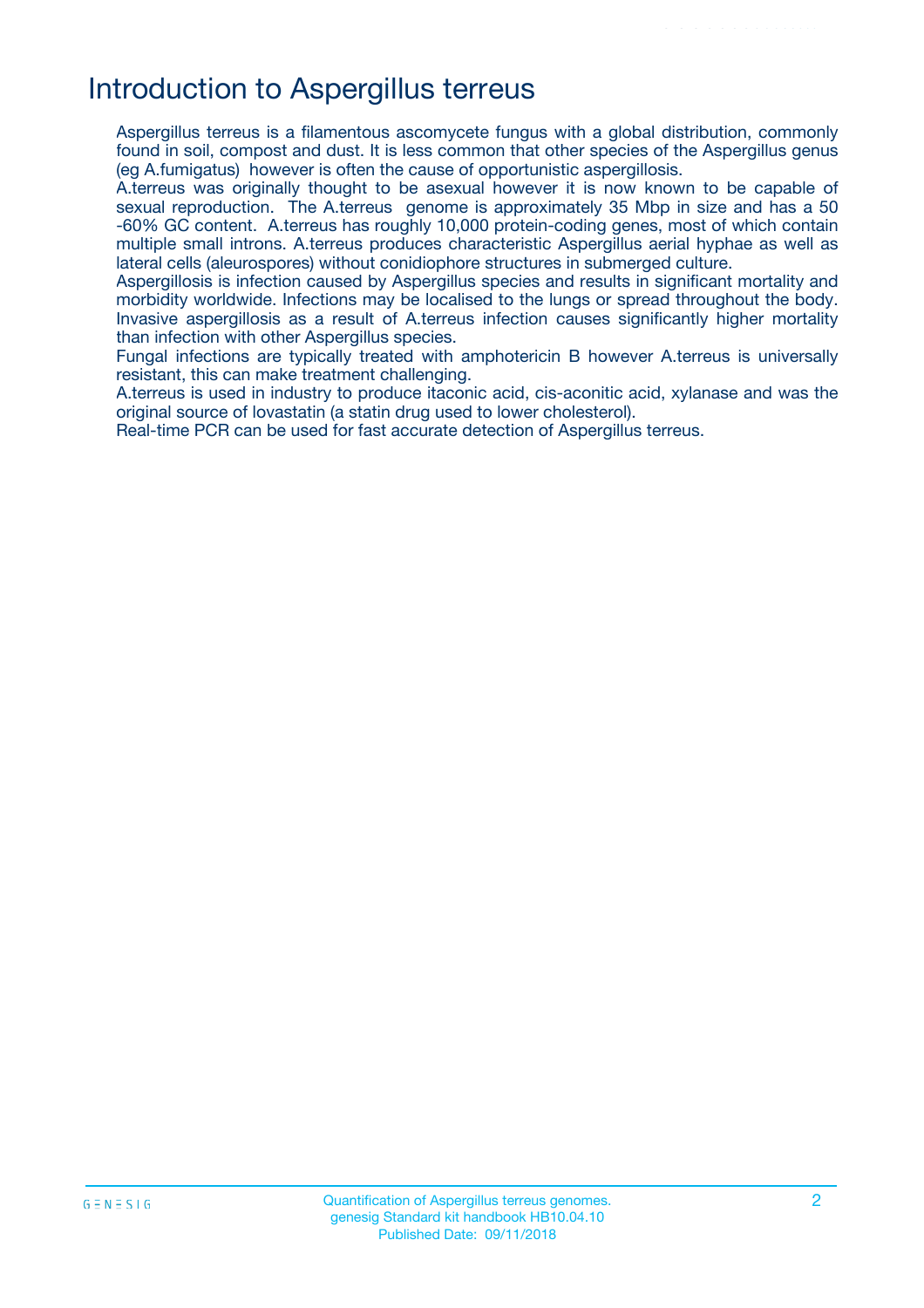

The Primerdesign genesig Kit for Aspergillus terreus (A.terreus) genomes is designed for the in vitro quantification of A.terreus genomes. The kit is designed to have a broad detection profile. Specifically, the primers represent 100% homology with over 95% of the NCBI database reference sequences available at the time of design.

The dynamics of genetic variation means that new sequence information may become available after the initial design. Primerdesign periodically reviews the detection profiles of our kits and when required releases new versions.

If you require further information, or have a specific question about the detection profile of this kit then please send an e.mail to enquiry@primerdesign.co.uk and our bioinformatics team will answer your question.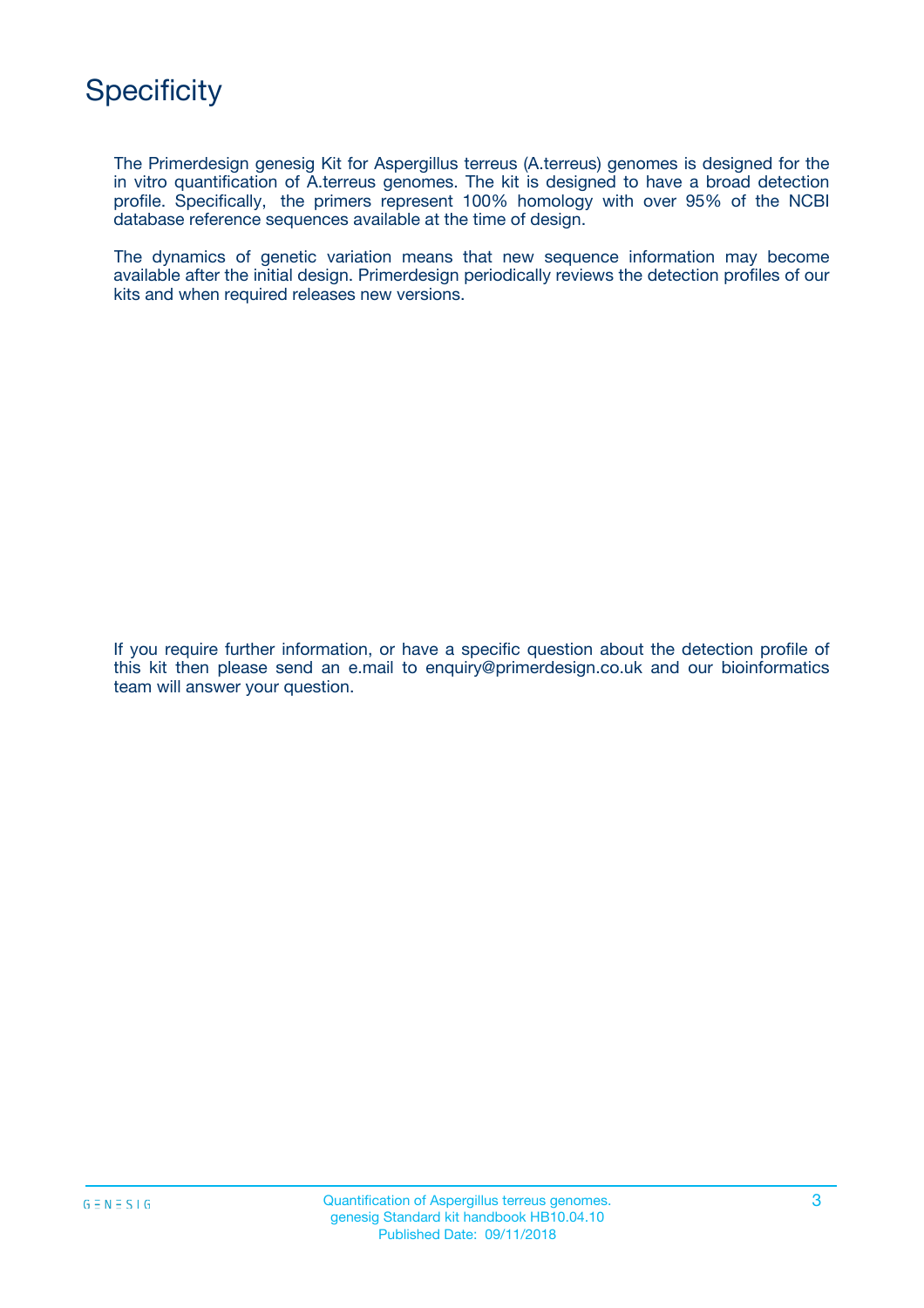# Kit contents

- **A.terreus specific primer/probe mix (150 reactions BROWN)** FAM labelled
- **A.terreus positive control template (for Standard curve RED)**
- **RNase/DNase free water (WHITE)** for resuspension of primer/probe mixes
- **Template preparation buffer (YELLOW)** for resuspension of positive control template and standard curve preparation

# Reagents and equipment to be supplied by the user

#### **Real-time PCR Instrument**

#### **Extraction kit**

This kit is recommended for use with genesig Easy DNA/RNA extraction kit. However, it is designed to work well with all processes that yield high quality RNA and DNA with minimal PCR inhibitors.

#### **oasig**TM **lyophilised or Precision**®**PLUS 2X qPCR Master Mix**

This kit is intended for use with oasig or PrecisionPLUS2X qPCR Master Mix.

**Pipettors and Tips**

**Vortex and centrifuge**

**Thin walled 1.5 ml PCR reaction tubes**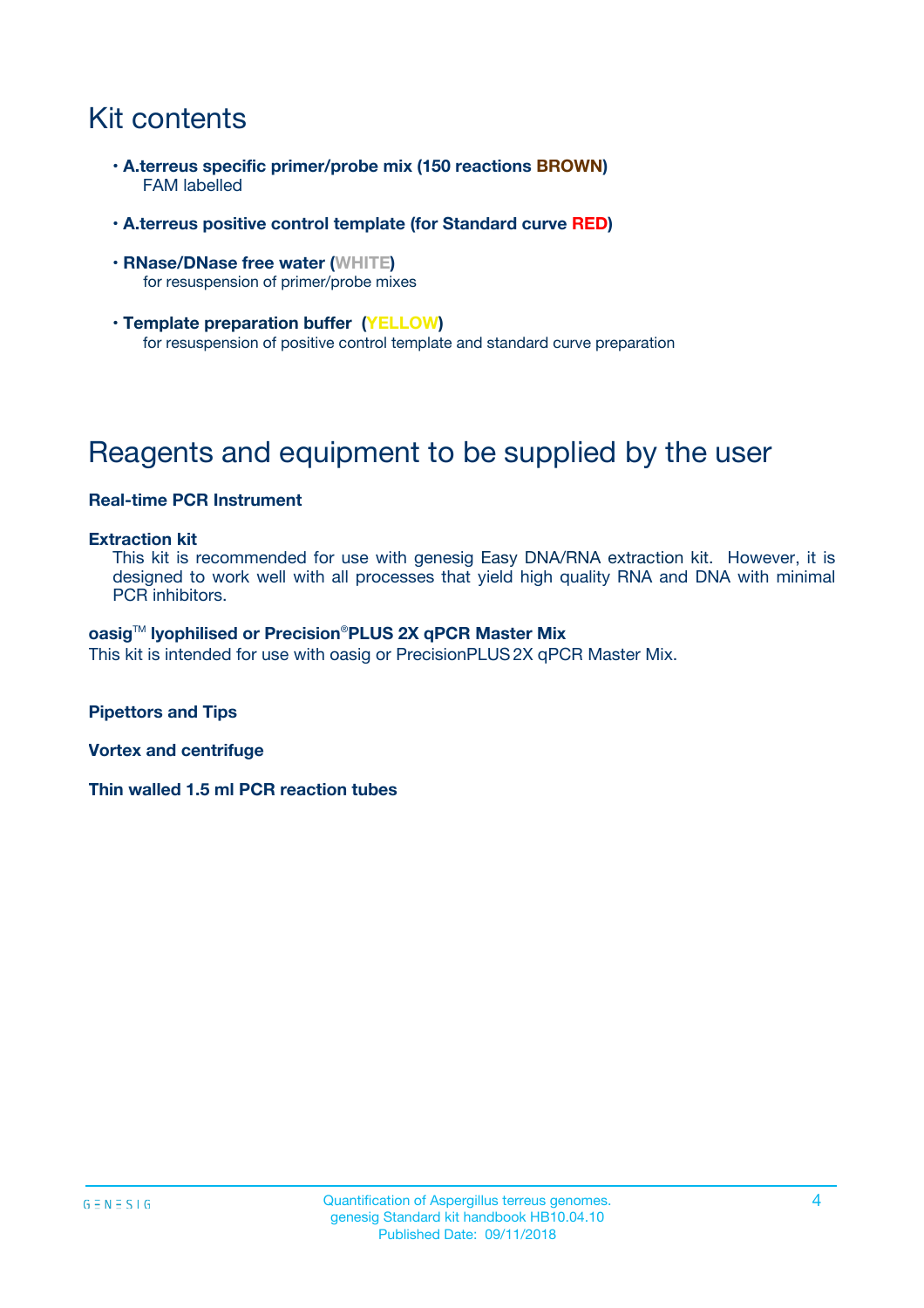### Kit storage and stability

This kit is stable at room temperature but should be stored at -20ºC on arrival. Once the lyophilised components have been resuspended they should not be exposed to temperatures above -20°C for longer than 30 minutes at a time and unnecessary repeated freeze/thawing should be avoided. The kit is stable for six months from the date of resuspension under these circumstances.

If a standard curve dilution series is prepared this can be stored frozen for an extended period. If you see any degradation in this serial dilution a fresh standard curve can be prepared from the positive control.

Primerdesign does not recommend using the kit after the expiry date stated on the pack.

### Suitable sample material

All kinds of sample material suited for PCR amplification can be used. Please ensure the samples are suitable in terms of purity, concentration, and DNA integrity. Always run at least one negative control with the samples. To prepare a negative-control, replace the template DNA sample with RNase/DNase free water.

### Dynamic range of test

Under optimal PCR conditions genesig A.terreus detection kits have very high priming efficiencies of >95% and can detect less than 100 copies of target template.

### Notices and disclaimers

This product is developed, designed and sold for research purposes only. It is not intended for human diagnostic or drug purposes or to be administered to humans unless clearly expressed for that purpose by the Food and Drug Administration in the USA or the appropriate regulatory authorities in the country of use. During the warranty period Primerdesign genesig detection kits allow precise and reproducible data recovery combined with excellent sensitivity. For data obtained by violation to the general GLP guidelines and the manufacturer's recommendations the right to claim under guarantee is expired. PCR is a proprietary technology covered by several US and foreign patents. These patents are owned by Roche Molecular Systems Inc. and have been sub-licensed by PE Corporation in certain fields. Depending on your specific application you may need a license from Roche or PE to practice PCR. Additional information on purchasing licenses to practice the PCR process may be obtained by contacting the Director of Licensing at Roche Molecular Systems, 1145 Atlantic Avenue, Alameda, CA 94501 or Applied Biosystems business group of the Applera Corporation, 850 Lincoln Centre Drive, Foster City, CA 94404. In addition, the 5' nuclease assay and other homogeneous amplification methods used in connection with the PCR process may be covered by U.S. Patents 5,210,015 and 5,487,972, owned by Roche Molecular Systems, Inc, and by U.S. Patent 5,538,848, owned by The Perkin-Elmer Corporation.

### Trademarks

Primerdesign™ is a trademark of Primerdesign Ltd.

genesig $^\circledR$  is a registered trademark of Primerdesign Ltd.

The PCR process is covered by US Patents 4,683,195, and 4,683,202 and foreign equivalents owned by Hoffmann-La Roche AG. BI, ABI PRISM® GeneAmp® and MicroAmp® are registered trademarks of the Applera Genomics (Applied Biosystems Corporation). BIOMEK® is a registered trademark of Beckman Instruments, Inc.; iCycler™ is a registered trademark of Bio-Rad Laboratories, Rotor-Gene is a trademark of Corbett Research. LightCycler™ is a registered trademark of the Idaho Technology Inc. GeneAmp®, TaqMan® and AmpliTaqGold® are registered trademarks of Roche Molecular Systems, Inc., The purchase of the Primerdesign reagents cannot be construed as an authorization or implicit license to practice PCR under any patents held by Hoffmann-LaRoche Inc.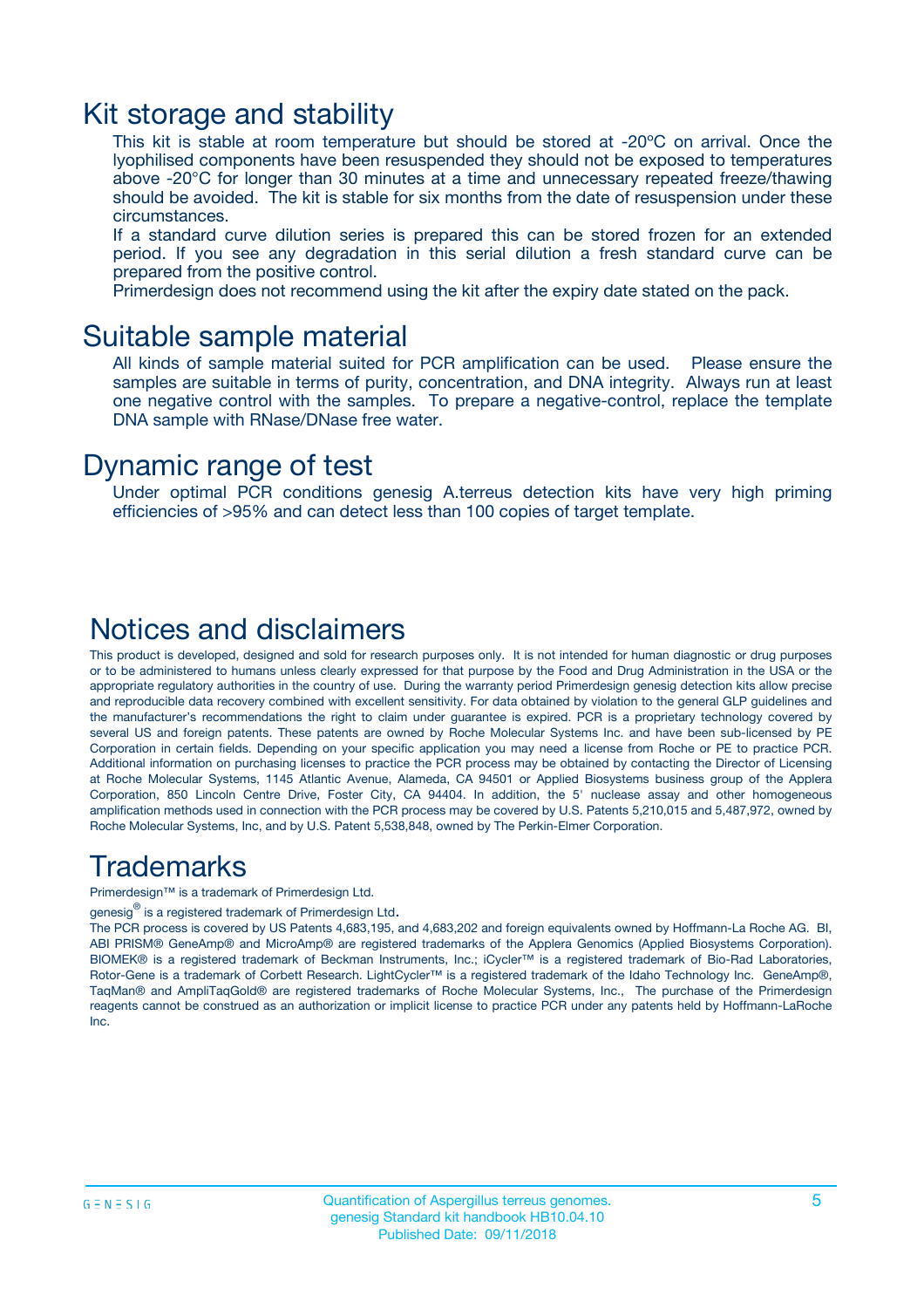# Principles of the test

#### **Real-time PCR**

A A.terreus specific primer and probe mix is provided and this can be detected through the FAM channel.

The primer and probe mix provided exploits the so-called TaqMan® principle. During PCR amplification, forward and reverse primers hybridize to the A.terreus DNA. A fluorogenic probe is included in the same reaction mixture which consists of a DNA probe labeled with a 5`-dye and a 3`-quencher. During PCR amplification, the probe is cleaved and the reporter dye and quencher are separated. The resulting increase in fluorescence can be detected on a range of qPCR platforms.

#### **Positive control**

For copy number determination and as a positive control for the PCR set up, the kit contains a positive control template. This can be used to generate a standard curve of A.terreus copy number / Cq value. Alternatively the positive control can be used at a single dilution where full quantitative analysis of the samples is not required. Each time the kit is used, at least one positive control reaction must be included in the run. A positive result indicates that the primers and probes for detecting the target A.terreus gene worked properly in that particular experimental scenario. If a negative result is obtained the test results are invalid and must be repeated. Care should be taken to ensure that the positive control does not contaminate any other kit component which would lead to false-positive results. This can be achieved by handling this component in a Post PCR environment. Care should also be taken to avoid cross-contamination of other samples when adding the positive control to the run. This can be avoided by sealing all other samples and negative controls before pipetting the positive control into the positive control well.

#### **Negative control**

To validate any positive findings a negative control reaction should be included every time the kit is used. For this reaction the RNase/DNase free water should be used instead of template. A negative result indicates that the reagents have not become contaminated while setting up the run.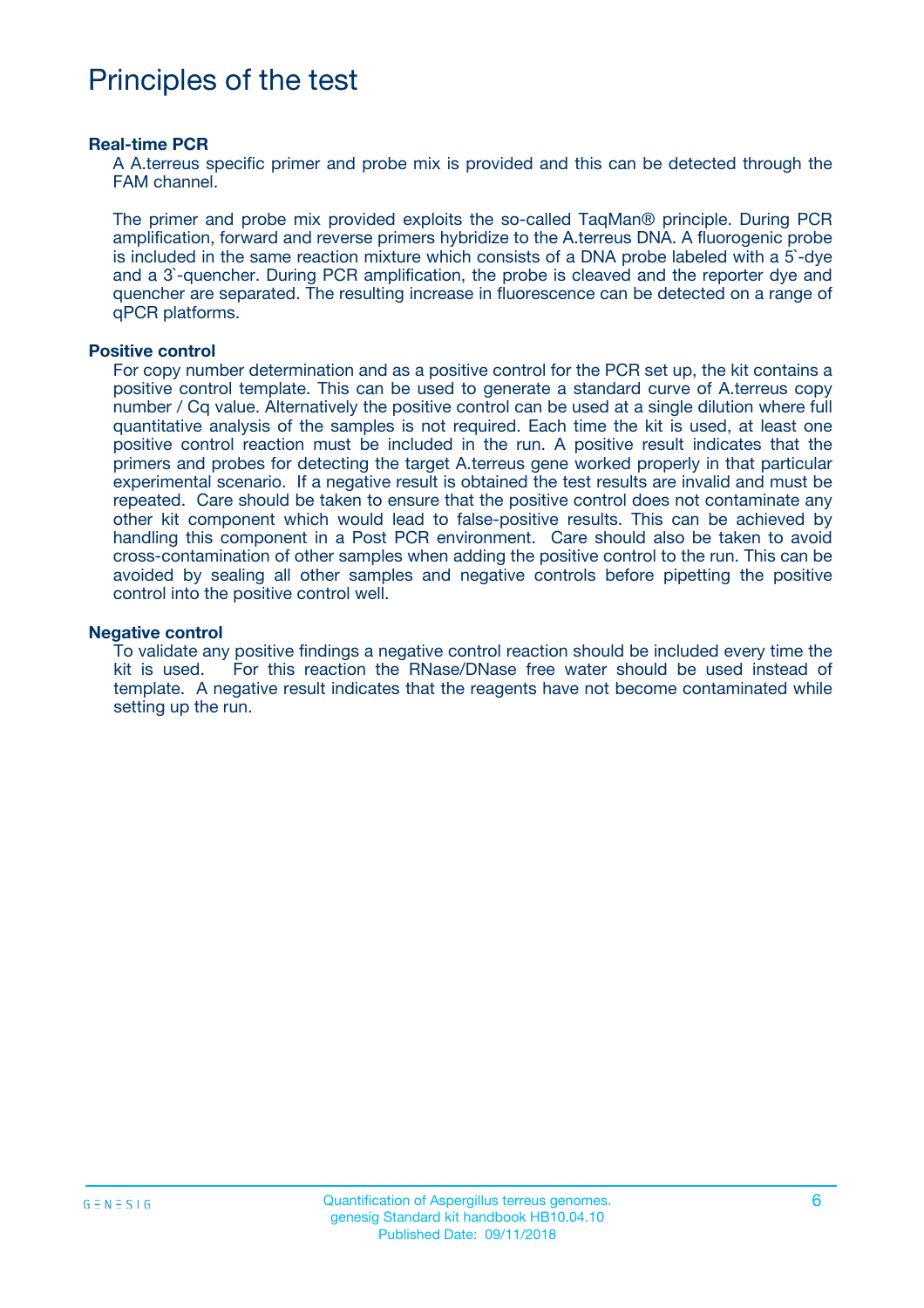## Resuspension protocol

To minimize the risk of contamination with foreign DNA, we recommend that all pipetting be performed in a PCR clean environment. Ideally this would be a designated PCR lab or PCR cabinet. Filter tips are recommended for all pipetting steps.

#### **1. Pulse-spin each tube in a centrifuge before opening.**

This will ensure lyophilised primer and probe mix is in the base of the tube and is not spilt upon opening the tube.

**2. Resuspend the kit components in the RNase/DNase free water supplied, according to the table below.**

To ensure complete resuspension, vortex each tube thoroughly.

| Component - resuspend in water     |        |
|------------------------------------|--------|
| <b>Pre-PCR pack</b>                |        |
| A.terreus primer/probe mix (BROWN) | 165 µl |

### **3. Resuspend the positive control template in the template preparation buffer supplied, according to the table below:**

To ensure complete resuspension, vortex the tube thoroughly.

| Component - resuspend in template preparation buffer |        |  |
|------------------------------------------------------|--------|--|
| <b>Post-PCR heat-sealed foil</b>                     |        |  |
| A.terreus Positive Control Template (RED) *          | 500 µl |  |

\* This component contains high copy number template and is a VERY significant contamination risk. It must be opened and handled in a separate laboratory environment, away from the other components.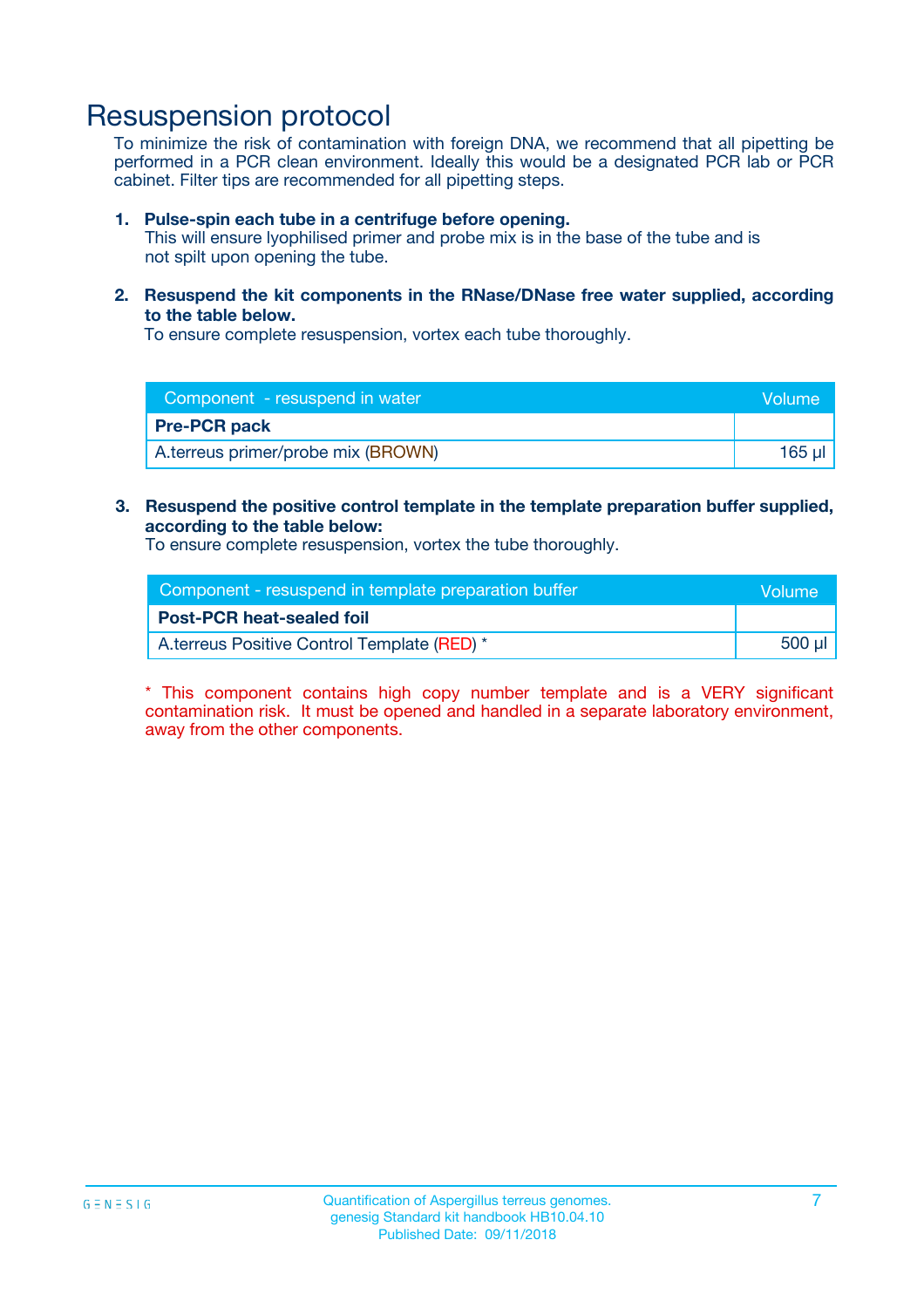# qPCR detection protocol

**1. For each DNA sample prepare a reaction mix according to the table below:** Include sufficient reactions for positive and negative controls.

| Component                                 | Volume           |
|-------------------------------------------|------------------|
| oasig or PrecisionPLUS 2X qPCR Master Mix | 10 ul            |
| A.terreus primer/probe mix (BROWN)        | 1 µl             |
| <b>RNase/DNase free water (WHITE)</b>     | $4 \mu$          |
| <b>Final Volume</b>                       | 15 <sub>ul</sub> |

- **2. Pipette 15µl of this mix into each well according to your qPCR experimental plate set up.**
- **3. Prepare DNA templates for each of your samples.**
- **4. Pipette 5µl of DNA template into each well, according to your experimental plate set up.**

For negative control wells use 5µl of RNase/DNase free water. The final volume in each well is 20µl.

**5. If a standard curve is included for quantitative analysis, prepare a reaction mix according to the table below:**

| Component                                 | Volume     |
|-------------------------------------------|------------|
| oasig or PrecisionPLUS 2X qPCR Master Mix | $10 \mu$   |
| A.terreus primer/probe mix (BROWN)        | 1 µI       |
| <b>RNase/DNase free water (WHITE)</b>     | 4 µl       |
| <b>Final Volume</b>                       | $15$ $\mu$ |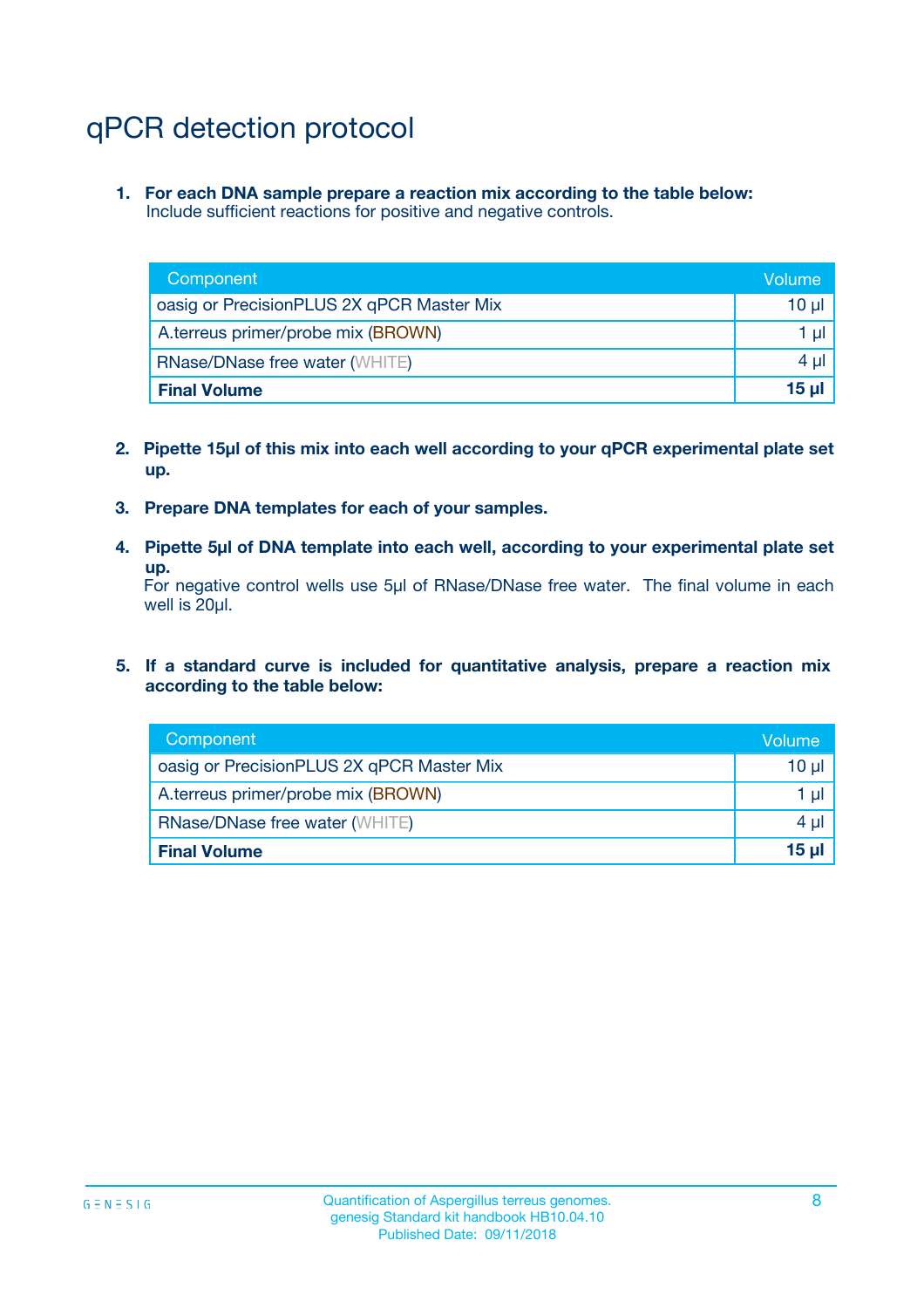### **6. Preparation of a standard curve dilution series.**

- 1) Pipette 90µl of template preparation buffer into 5 tubes and label 2-6
- 2) Pipette 10µl of Positive Control Template (RED) into tube 2
- 3) Vortex thoroughly
- 4) Change pipette tip and pipette 10µl from tube 2 into tube 3
- 5) Vortex thoroughly

Repeat steps 4 and 5 to complete the dilution series

| <b>Standard Curve</b>         | <b>Copy Number</b>     |
|-------------------------------|------------------------|
| Tube 1 Positive control (RED) | $2 \times 10^5$ per µl |
| Tube 2                        | $2 \times 10^4$ per µl |
| Tube 3                        | $2 \times 10^3$ per µl |
| Tube 4                        | $2 \times 10^2$ per µl |
| Tube 5                        | 20 per µl              |
| Tube 6                        | 2 per ul               |

7. Pipette 5µl of standard template into each well for the standard curve according to your experimental plate set up.

The final volume in each well is 20µl.

# qPCR amplification protocol

Amplification conditions using oasig or PrecisionPLUS2X qPCR Master Mix.

|             | <b>Step</b>       | <b>Time</b>     | Temp    |
|-------------|-------------------|-----------------|---------|
|             | Enzyme activation | 2 min           | 95 °C   |
| Cycling x50 | Denaturation      | 10 <sub>s</sub> | 95 $°C$ |
|             | DATA COLLECTION * | 60 s            | 60 °C   |

\* Fluorogenic data should be collected during this step through the FAM channel